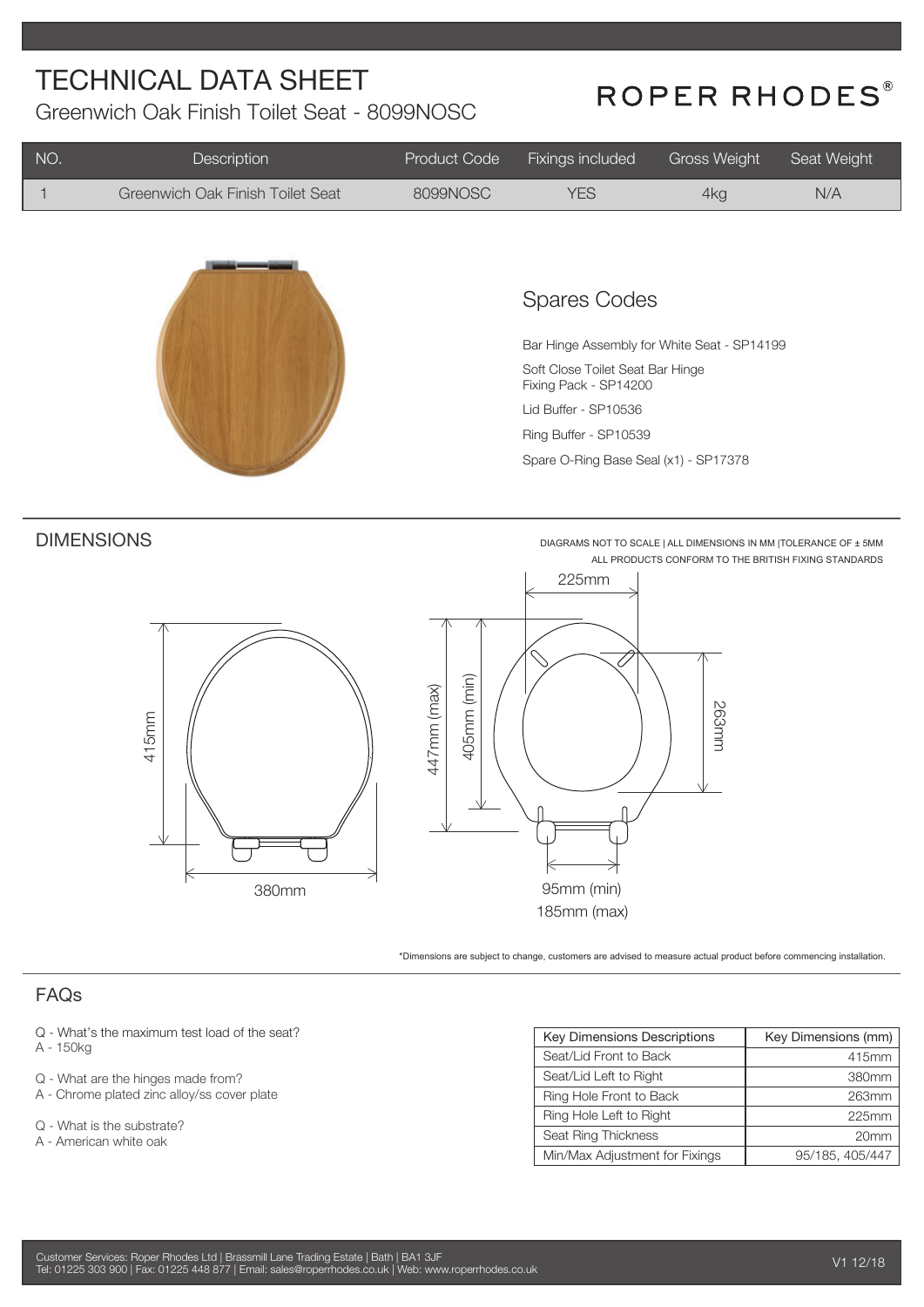Greenwich Limed Oak Finish Toilet Seat - 8099LISC

# ROPER RHODES®

| NO.         | Description                                                                                                                                                                                | Product Code               | Fixings included                                                                                                                                                                                                          | <b>Gross Weight</b> | Seat Weight                                                                                                               |
|-------------|--------------------------------------------------------------------------------------------------------------------------------------------------------------------------------------------|----------------------------|---------------------------------------------------------------------------------------------------------------------------------------------------------------------------------------------------------------------------|---------------------|---------------------------------------------------------------------------------------------------------------------------|
| 1           | Greenwich Limed Oak Finish Toilet Seat                                                                                                                                                     | 8099LISC                   | <b>YES</b>                                                                                                                                                                                                                | 4kg                 | N/A                                                                                                                       |
|             |                                                                                                                                                                                            |                            | <b>Spares Codes</b><br>Bar Hinge Assembly for White Seat - SP14199<br>Soft Close Toilet Seat Bar Hinge<br>Fixing Pack - SP14200<br>Lid Buffer - SP10536<br>Ring Buffer - SP10539<br>Spare O-Ring Base Seal (x1) - SP17378 |                     |                                                                                                                           |
|             | <b>DIMENSIONS</b><br>415mm<br>380mm                                                                                                                                                        | 405mm (min)<br>447mm (max) | 225mm<br>95mm (min)<br>185mm (max)<br>*Dimensions are subject to change, customers are advised to measure actual product before commencing installation.                                                                  | 263mm               | DIAGRAMS NOT TO SCALE   ALL DIMENSIONS IN MM   TOLERANCE OF ± 5MM<br>ALL PRODUCTS CONFORM TO THE BRITISH FIXING STANDARDS |
| <b>FAQs</b> |                                                                                                                                                                                            |                            |                                                                                                                                                                                                                           |                     |                                                                                                                           |
| A - 150kg   | Q - What's the maximum test load of the seat?<br>Q - What are the hinges made from?<br>A - Chrome plated zinc alloy/ss cover plate<br>Q - What is the substrate?<br>A - American white oak |                            | Key Dimensions Descriptions<br>Seat/Lid Front to Back<br>Seat/Lid Left to Right<br>Ring Hole Front to Back<br>Ring Hole Left to Right<br>Seat Ring Thickness                                                              |                     | Key Dimensions (mm)<br>415mm<br>380mm<br>263mm<br>225mm<br>20mm                                                           |
|             |                                                                                                                                                                                            |                            | Min/Max Adjustment for Fixings                                                                                                                                                                                            |                     | 95/185, 405/447                                                                                                           |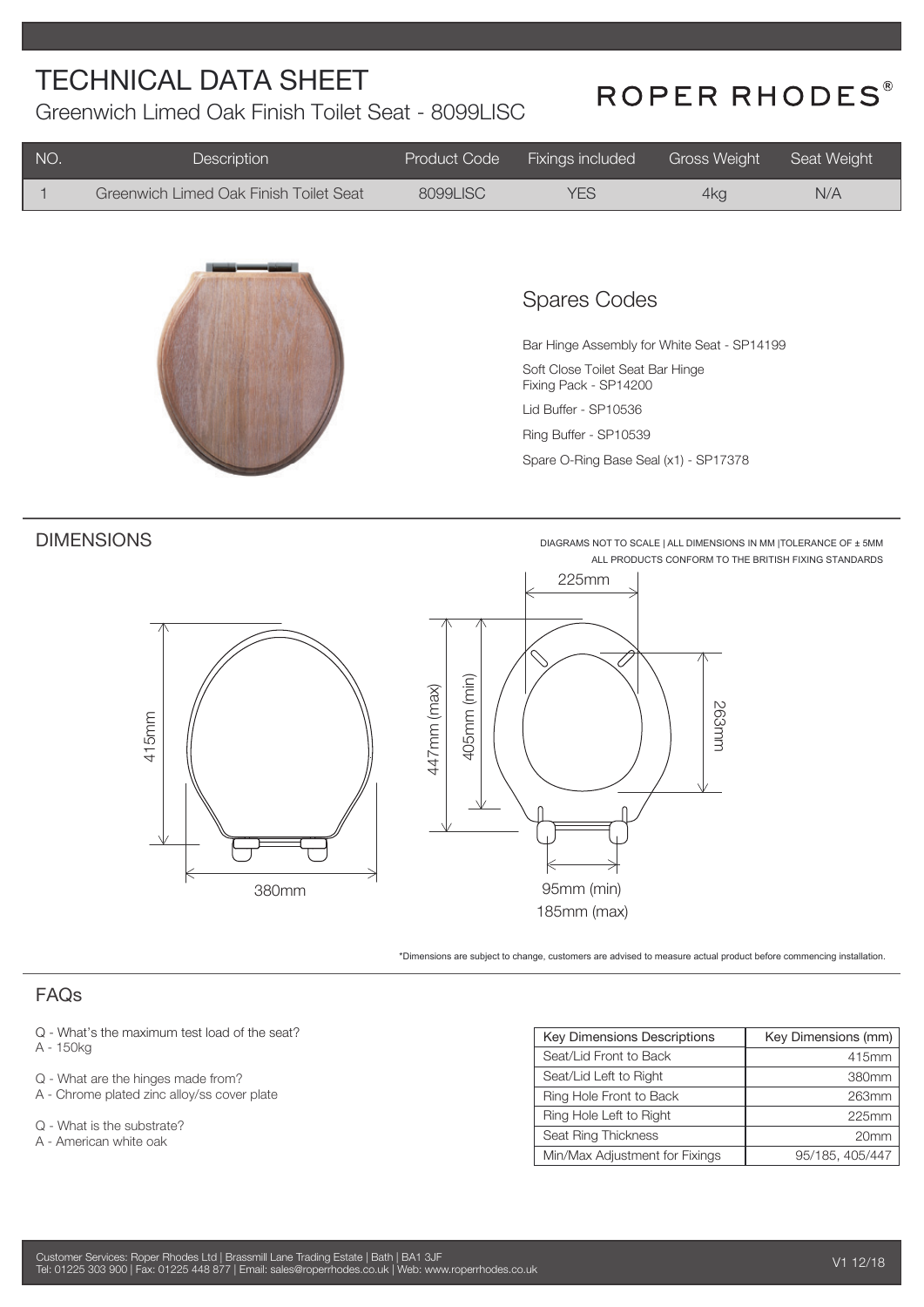Greenwich Antique Pine Finish Toilet Seat - 8099ASC

# ROPER RHODES®

| NO.                                                | Description                                                                       | Product Code | Fixings included                                                                                                                                                                                                          | <b>Gross Weight</b> | Seat Weight                                                                                                               |
|----------------------------------------------------|-----------------------------------------------------------------------------------|--------------|---------------------------------------------------------------------------------------------------------------------------------------------------------------------------------------------------------------------------|---------------------|---------------------------------------------------------------------------------------------------------------------------|
| $\mathbf{1}$                                       | Greenwich Antique Pine Finish Toilet Seat                                         | 8099ASC      | <b>YES</b>                                                                                                                                                                                                                | 3.85kg              | N/A                                                                                                                       |
|                                                    |                                                                                   |              | <b>Spares Codes</b><br>Bar Hinge Assembly for White Seat - SP14199<br>Soft Close Toilet Seat Bar Hinge<br>Fixing Pack - SP14200<br>Lid Buffer - SP10536<br>Ring Buffer - SP10539<br>Spare O-Ring Base Seal (x1) - SP17378 |                     |                                                                                                                           |
| <b>DIMENSIONS</b><br>447mm (max)<br>415mm<br>380mm |                                                                                   | 405mm (min)  | 225mm<br>95mm (min)<br>185mm (max)<br>*Dimensions are subject to change, customers are advised to measure actual product before commencing installation.                                                                  | 263mm               | DIAGRAMS NOT TO SCALE   ALL DIMENSIONS IN MM   TOLERANCE OF ± 5MM<br>ALL PRODUCTS CONFORM TO THE BRITISH FIXING STANDARDS |
| FAQs                                               |                                                                                   |              |                                                                                                                                                                                                                           |                     |                                                                                                                           |
| A - 150kg                                          | Q - What's the maximum test load of the seat?                                     |              | <b>Key Dimensions Descriptions</b><br>Seat/Lid Front to Back                                                                                                                                                              |                     | Key Dimensions (mm)<br>415mm                                                                                              |
|                                                    | Q - What are the hinges made from?<br>A - Chrome plated zinc alloy/ss cover plate |              | Seat/Lid Left to Right<br>Ring Hole Front to Back                                                                                                                                                                         |                     | 380mm<br>263mm                                                                                                            |
|                                                    | Q - What is the substrate?                                                        |              | Ring Hole Left to Right<br>$O_{\text{scat}}$ $D_{\text{inat}}$ $T_{\text{in}}$                                                                                                                                            |                     | 225mm                                                                                                                     |

Seat Ring Thickness

Min/Max Adjustment for Fixings

A - Solid beech - stained

Customer Services: Roper Rhodes Ltd | Brassmill Lane Trading Estate | Bath | BA1 3JF Tel: 01225 303 900 | Fax: 01225 448 877 | Email: sales@roperrhodes.co.uk | Web: www.roperrhodes.co.uk 20mm

95/185, 405/447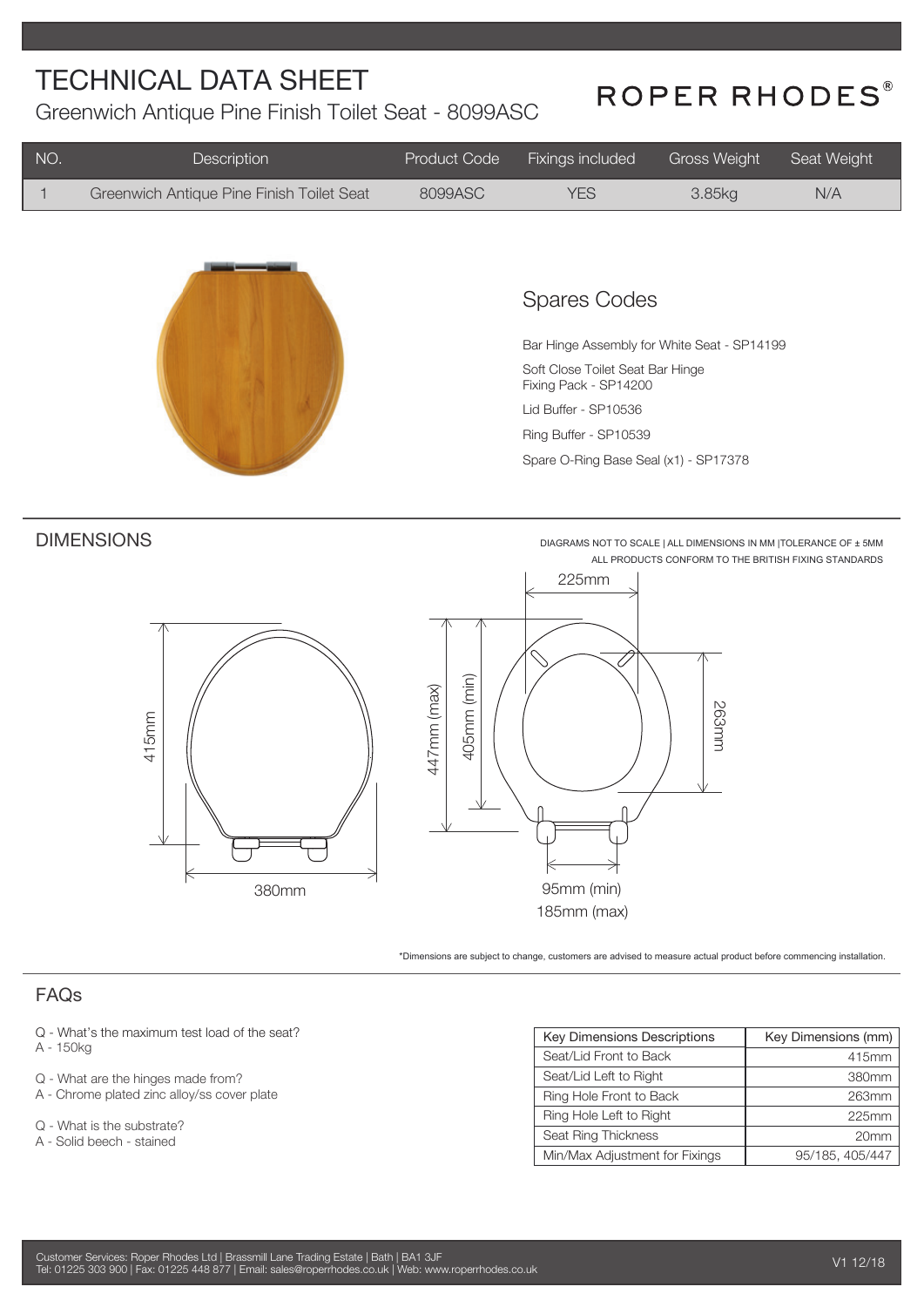Greenwich Mahogany Finish Toilet Seat - 8099MSC

## ROPER RHODES®

| NO.                                                               | Description                                             | Product Code | Fixings included                                                                                                                                                                                                          | <b>Gross Weight</b> | Seat Weight                                                                                                               |
|-------------------------------------------------------------------|---------------------------------------------------------|--------------|---------------------------------------------------------------------------------------------------------------------------------------------------------------------------------------------------------------------------|---------------------|---------------------------------------------------------------------------------------------------------------------------|
| $\mathbf{1}$                                                      | Greenwich Mahogany Finish Toilet Seat                   | 8099MSC      | <b>YES</b>                                                                                                                                                                                                                | 3.85kg              | N/A                                                                                                                       |
|                                                                   |                                                         |              | <b>Spares Codes</b><br>Bar Hinge Assembly for White Seat - SP14199<br>Soft Close Toilet Seat Bar Hinge<br>Fixing Pack - SP14200<br>Lid Buffer - SP10537<br>Ring Buffer - SP10540<br>Spare O-Ring Base Seal (x1) - SP17378 |                     |                                                                                                                           |
| <b>DIMENSIONS</b><br>405mm (min)<br>447mm (max)<br>415mm<br>380mm |                                                         |              | 225mm<br>95mm (min)<br>185mm (max)<br>*Dimensions are subject to change, customers are advised to measure actual product before commencing installation.                                                                  | 263mm               | DIAGRAMS NOT TO SCALE   ALL DIMENSIONS IN MM   TOLERANCE OF ± 5MM<br>ALL PRODUCTS CONFORM TO THE BRITISH FIXING STANDARDS |
| FAQs                                                              |                                                         |              |                                                                                                                                                                                                                           |                     |                                                                                                                           |
| A - 150kg                                                         | Q - What's the maximum test load of the seat?           |              | Key Dimensions Descriptions<br>Seat/Lid Front to Back                                                                                                                                                                     |                     | Key Dimensions (mm)                                                                                                       |
|                                                                   | Q - What are the hinges made from?                      |              | Seat/Lid Left to Right                                                                                                                                                                                                    |                     | 415mm<br>380mm                                                                                                            |
|                                                                   | A - Chrome plated zinc alloy/ss cover plate             |              | Ring Hole Front to Back                                                                                                                                                                                                   |                     | 263mm                                                                                                                     |
|                                                                   | Q - What is the substrate?<br>A - Solid beech - stained |              | Ring Hole Left to Right<br>Seat Ring Thickness                                                                                                                                                                            |                     | 225mm<br>20mm                                                                                                             |

95/185, 405/447

Min/Max Adjustment for Fixings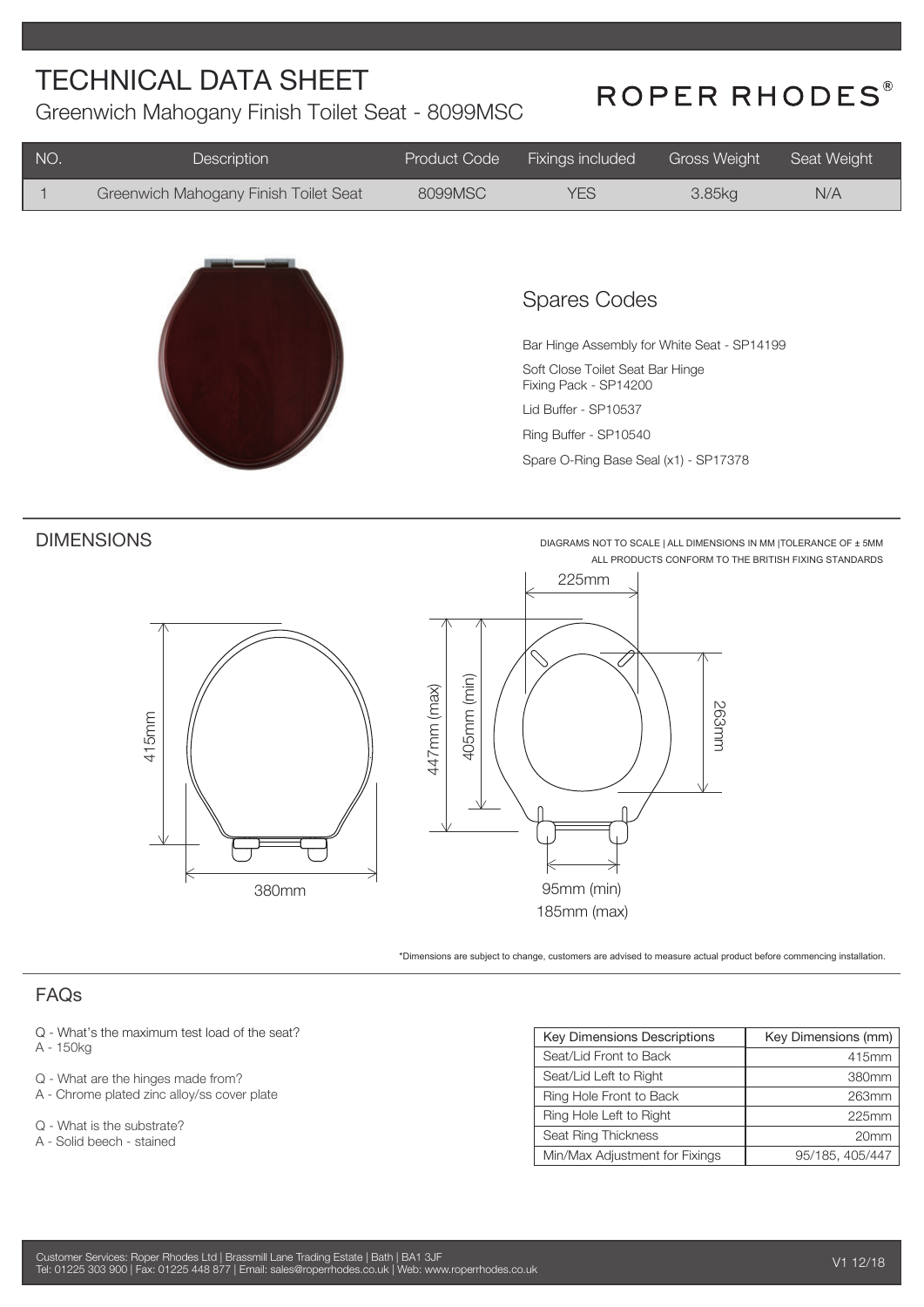Greenwich Walnut Finish Toilet Seat - 8099AWSC

### ROPER RHODES®

| NO.         | Description                                                                       | Product Code               | Fixings included                                                                                                                                                                                                          | <b>Gross Weight</b> | Seat Weight                                                                                                               |
|-------------|-----------------------------------------------------------------------------------|----------------------------|---------------------------------------------------------------------------------------------------------------------------------------------------------------------------------------------------------------------------|---------------------|---------------------------------------------------------------------------------------------------------------------------|
| 1           | Greenwich Walnut Finish Toilet Seat                                               | 8099AWSC                   | <b>YES</b>                                                                                                                                                                                                                | 3.55kg              | N/A                                                                                                                       |
|             |                                                                                   |                            | <b>Spares Codes</b><br>Bar Hinge Assembly for White Seat - SP14199<br>Soft Close Toilet Seat Bar Hinge<br>Fixing Pack - SP14200<br>Lid Buffer - SP10537<br>Ring Buffer - SP10540<br>Spare O-Ring Base Seal (x1) - SP17378 |                     |                                                                                                                           |
|             | <b>DIMENSIONS</b><br>415mm<br>380mm                                               | 405mm (min)<br>447mm (max) | 225mm<br>95mm (min)<br>185mm (max)<br>*Dimensions are subject to change, customers are advised to measure actual product before commencing installation.                                                                  | 263mm               | DIAGRAMS NOT TO SCALE   ALL DIMENSIONS IN MM   TOLERANCE OF ± 5MM<br>ALL PRODUCTS CONFORM TO THE BRITISH FIXING STANDARDS |
| <b>FAQs</b> |                                                                                   |                            |                                                                                                                                                                                                                           |                     |                                                                                                                           |
|             |                                                                                   |                            |                                                                                                                                                                                                                           |                     |                                                                                                                           |
| A - 150kg   | Q - What's the maximum test load of the seat?                                     |                            | Key Dimensions Descriptions                                                                                                                                                                                               |                     | Key Dimensions (mm)                                                                                                       |
|             |                                                                                   |                            | Seat/Lid Front to Back<br>Seat/Lid Left to Right                                                                                                                                                                          |                     | 415mm<br>380mm                                                                                                            |
|             | Q - What are the hinges made from?<br>A - Chrome plated zinc alloy/ss cover plate |                            | Ring Hole Front to Back                                                                                                                                                                                                   |                     | 263mm                                                                                                                     |
| $\cap$      | $10 l \approx 4$ in the $\approx$                                                 |                            | Ring Hole Left to Right                                                                                                                                                                                                   |                     | 225mm                                                                                                                     |

Seat Ring Thickness

Min/Max Adjustment for Fixings

- Q What is the substrate?
- A Solid American walnut

| Customer Services: Roper Rhodes Ltd   Brassmill Lane Trading Estate   Bath   BA1 3JF 1                |  |
|-------------------------------------------------------------------------------------------------------|--|
| Tel: 01225 303 900   Fax: 01225 448 877   Email: sales@roperrhodes.co.uk   Web: www.roperrhodes.co.uk |  |

20mm

95/185, 405/447